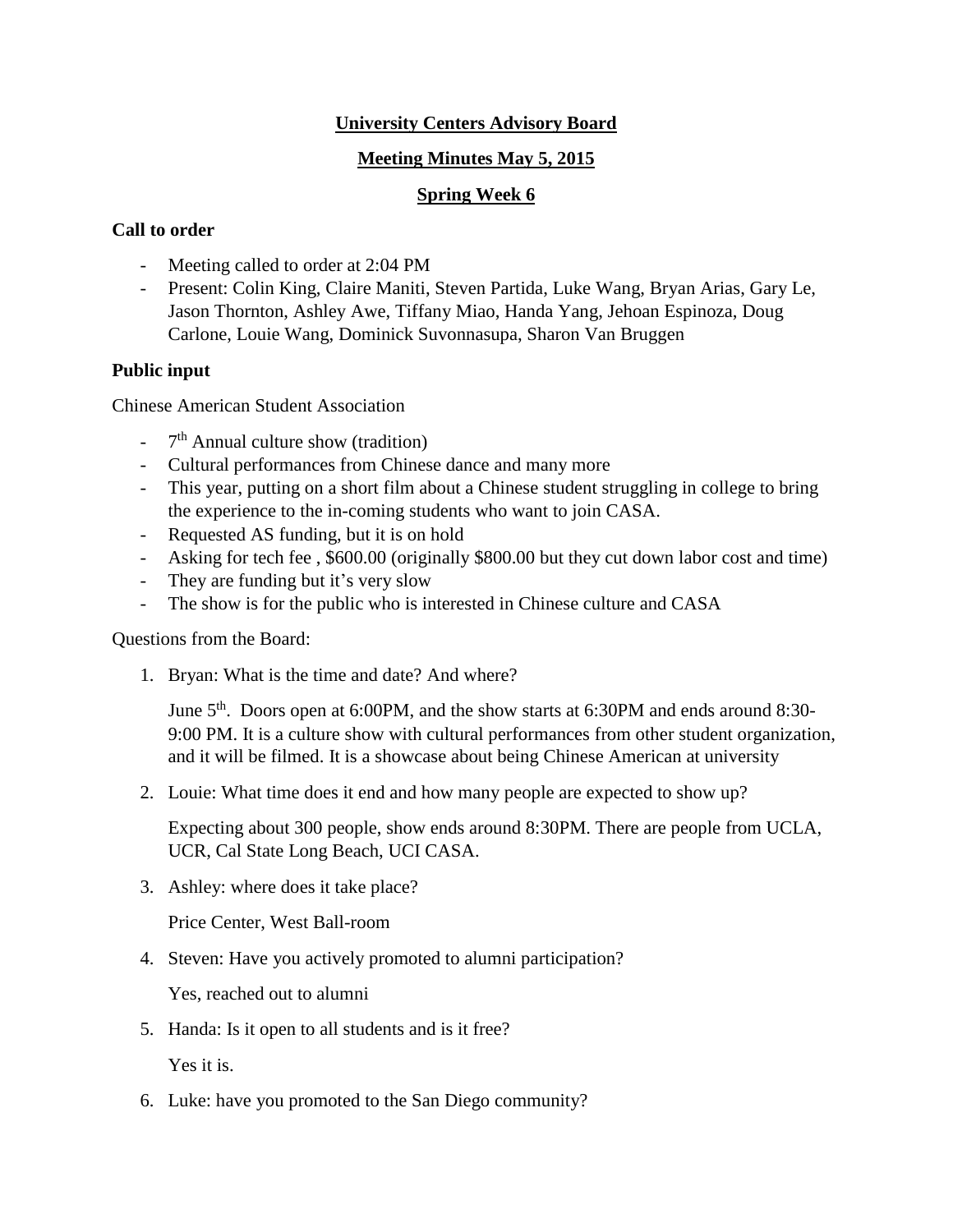Yes, we have invited other ancient cultural organizations. There are other performances besides Chinese performance such as acapella, dance, and music. It is not just Chinese culture exclusively, but it is Chinese centered.

Colin: We will let CASA know regarding the funds tomorrow or on Wednesday.

David Lee from Students for Integrative Medicine

- Requesting to have the tech fee waived for the upcoming event, "Holistic Happy Hour"
- Prepared copies of budget, including the invoice from the vendor who were bringing on to campus
- Various sources of complicity that will be using to share with our community
- Holistic Happy Hour event is made to foster awareness and experience anything that involves health care
- Plenty exposure to traditional medicine
- Diverse culture here in UCSD
- Event is open to the public in UCSD
- It is scheduled for Wednesday, May  $13<sup>th</sup>$  from 3:00PM to 7:00PM
- We will be setting up prior to 3:00PM, around 1:00PM.
- The need for tech supplies
- The current fee is about \$200.00, so asking for \$200.00. There should be any changes made on university centers' part. We ask to consider the allowance be made to accommodate any changes that might be needed.

Questions from the Board:

1. Colin: do you actively promote alumni participation and connections to the San Diego community?

Yes, we have participatory collaborations with UCSD center for integrated medicine, Pacific for La Jolla, which is a clinic down the La Jolla Blvd, as well as Scripps, we have people from Scripps to work with us. We tried to connect with our community members and non-medical community members as well.

2. Ashley: Is there funding from other sources?

Our primary source of funding is AS, and we have received money from the center of integrated medicine as well. We have also sought out funding from organizations that are similar to us such as student organization from the school of medicine and also within undergrad community.

3. Tiffany: how many people are expected to attend?

We have anticipated attendants of 500, but we might see more than that. It is a large space since we are using both Price Center East Ball-room and John Muir room. It is not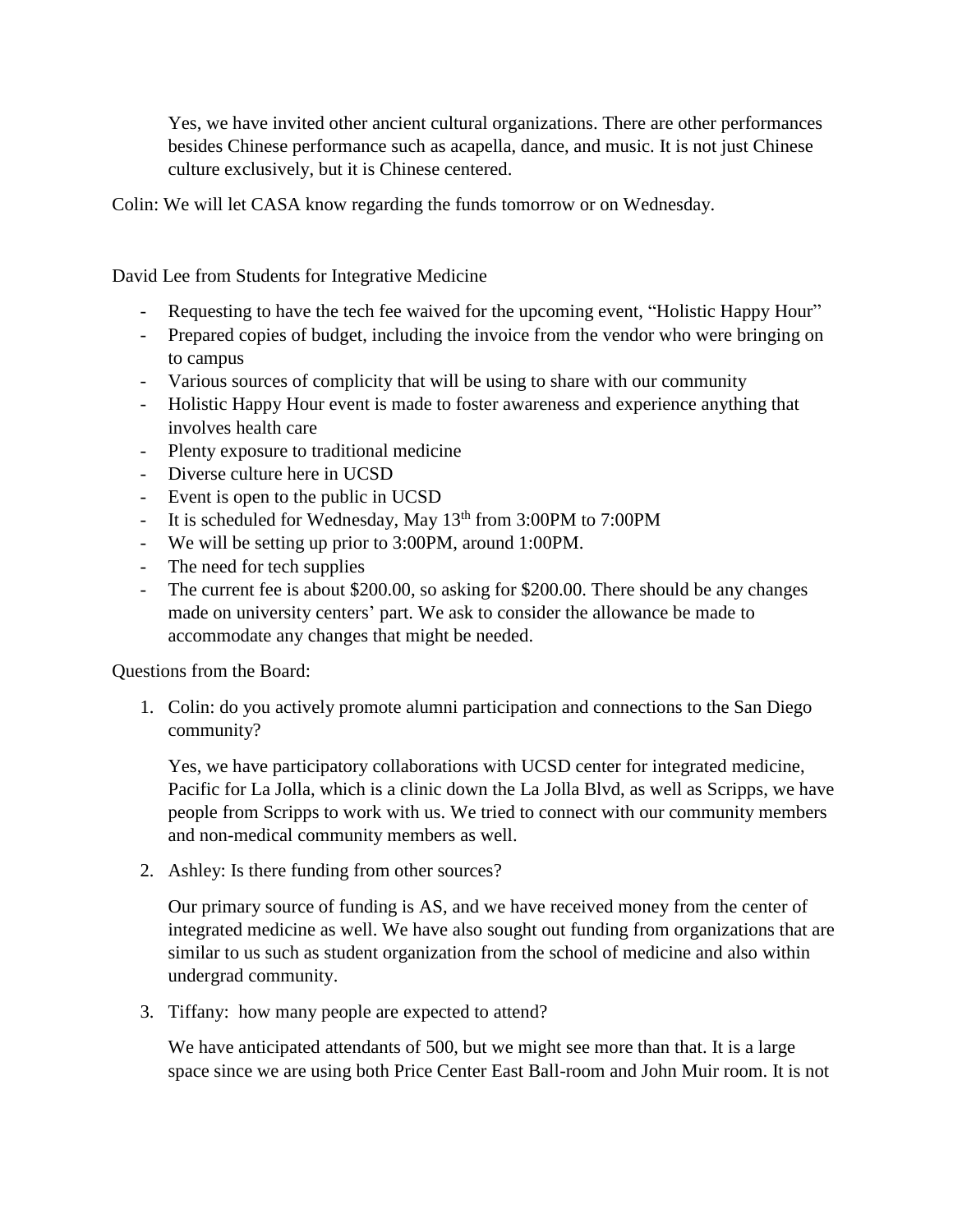just a free clinic. It also includes workshops and general publicity from local area, Practitioners will promote better well-being lifestyle.

4. Bryan: Safety issues?

I understand that there is a lot of doubt in the community, but everything that we are bringing to UCSD for act of sharing, either by education or by experience with our committee members are practices that are by research. The safety has been demonstrated through practices by these providers as by researchers.

5. Colin: I noticed that you put 100 attendees on application, but why are you expecting 400 more?

We do not expect 500 people to show up at one time due to the different schedule of students and staffs. We would like to rotate 500 or more people through there. This is why 4 hours are allocated in this event.

6. Jason: You said it is like workshops and lectures?

Yes, that is what we are planning. There will be professionals giving lectures on lifestyle and practices that you can do at home.

Colin: You will be notified in next few days.

# Alex from LGBTQIA

- Requesting tech fee subsidy for their  $20<sup>th</sup>$  anniversary
- Marketing Materials and fliers were distributed by Alex
- PC theatre  $20<sup>th</sup>$  anniversary: show with performance
- Anyone can perform and anyone can come (including people from our community)
- It is on the weekends so the parking is easy and more people can come
- Why subsidy from UCAB? AS ran out the money.
- Other sources I have applied to are UCBDI, Thurgood Marshall student council, sixth college student council, and the CGS (Critical Gender Studies) Department from UCSD.
- It will be on May 23, from 8pm to 11pm in the Price Center Theatre.

#### Questions from the Board:

1. Jason: are you actively promoting alumni participation?

Yes, in addition, one of our hosts is alumnus.

2. Bryan: What is your projected attendance again?

Our projected attendants are 475. It has been usually 400, but as the capacity of the room got bigger, we are expecting more.

3. Handa: is the admission free?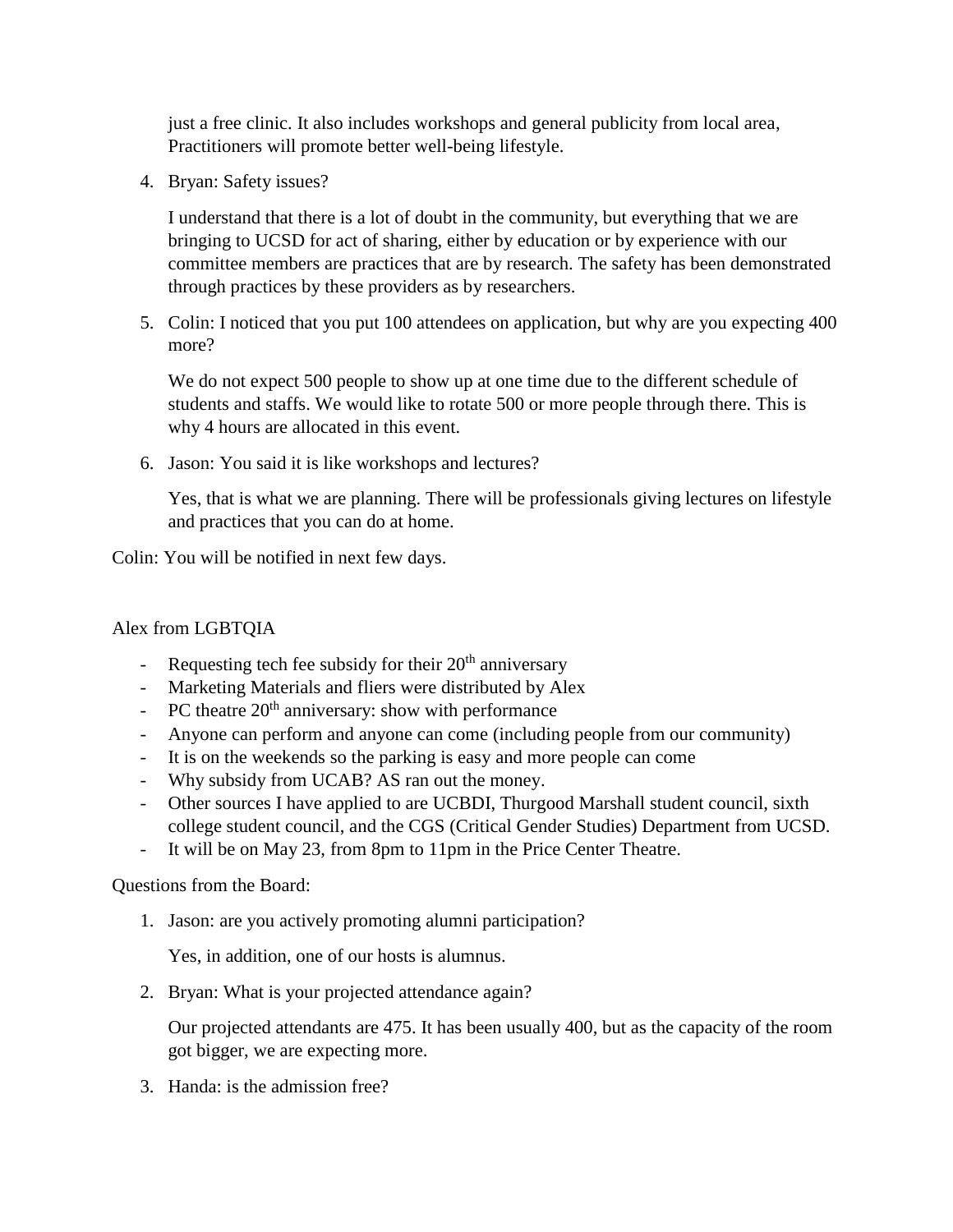Yes

4. Gary: When is it again?

It is on May 23rd. It starts at 8:00PM, and the doors will open at 7:00pm Colin: We will let you know through email.

#### **Approval of the minutes**

At 2:22 PM by Claire, the UCAB chair

1. From Week 4

Motioned to approve with corrections by Bryan and Gary, no objections

2. From Week 5

Motioned to approve with corrections by Luke and Gary, no objections

Bryan moved to a closed meeting to discuss retail report, seconded by Gary

Gary moved to re-open the meeting, seconded by Luke

## **Chair's Report**

- Applications are opened for UCAB Chair and Vice Chair and two At-Large members, and it is due at the end of this Friday. The interview will be held starting next week.
- All the presentations from last week are on UCAB website as well.
- Question will be answered here (in the meeting) or through email.
- We're going to allocate 20 minutes for the discussion

#### **Vice Chair report**

Nothing to report

#### **Director report**

- For the meeting next week, someone from ACMS will be invited to chat with us. The representative from ACMS is interested in helping us open up a "makerspace", which has industrial sewing machines and 3-D printer as craft source of equipment. It would allow students to use it, not just engineering majors, for example. They have funding for equipment, but they need a space and someone to maintain and run it. They are giving University Centers an opportunity to partner and open a "makerspace." The space would be across the hall from the other space at the Student Center you are currently discussing.

Claire: That space is currently used by UCSD Extension, what rent do they pay?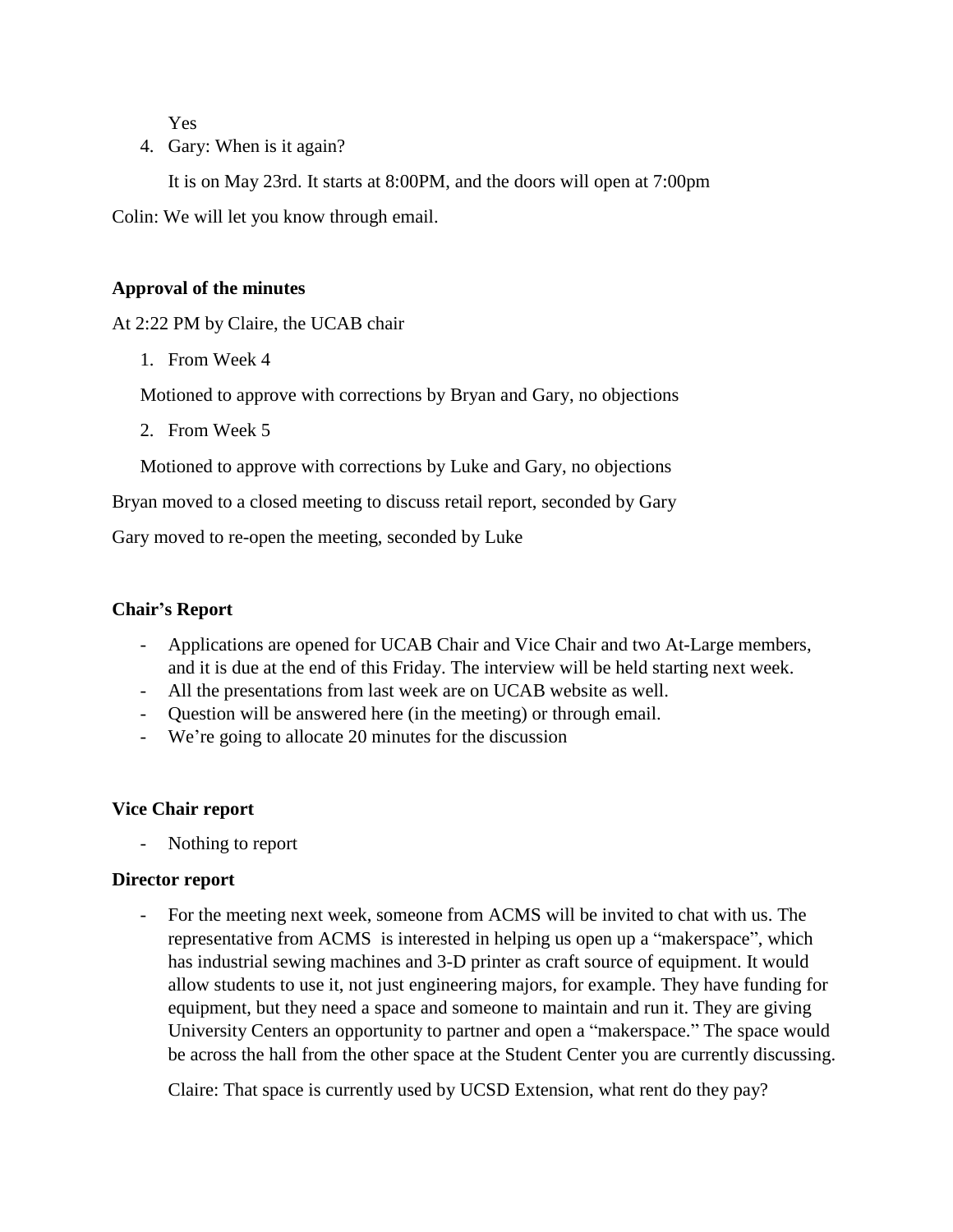Sharon: This space is used to be a t-shirt factory and was run in partnership with our Crafts Center. We allowed UCSD Extension to continue using it for similar classes at a per-person rate. It has been a partnership with University Centers.

Motion to reorder to Old Business so we have time to discuss the budget today

Motioned to approve by Gary, seconded by Louie

### **Old Business**

For clarity, Budget 1 as the one with \$5,000 line item for UCAB special projects, and Budget 2 as the one without this addition.

Claire:

- Special projects that we have had in the past: This will help UCAB in terms of a better budget and change dynamic of UCAB.
- \$5,000 was in the first budget; \$5,000 falls under UCAB for UCAB members who have ideas for projects.
- It will have to meet a certain criteria which the Board will create.
- Initially, there was no reserve contribution, but the surplus of \$288,000 goes to the reserve contribution.

Gary: [Straw Poll:]Yes, if we are ready to vote on the budget. Who's ready to vote?

8 yes, 0 no, 0abstained

Motioned to approve the Budget 1 by Gary, Louie seconded

#### **New Business**

#### **Tech Fee Subsidies**

1. CASA Annual Culture Show

Motioned to approve \$350.00 by Gary, seconded by Handa, no objections

#### 2. Holistic Happy Hour, Students for Integrative Medicine

Colin: They are only requesting \$200.00, so based on review of criteria they should be able to get that amount.

Tiffany: He was asking for more funds, and if we can, should we? Would you consider?

Sharon: you can only waive portions of the tech fee, and their tech fee total is \$200.00.

Jehoan: if they change something like 2 weeks before, will you still supplement? If it's \$250?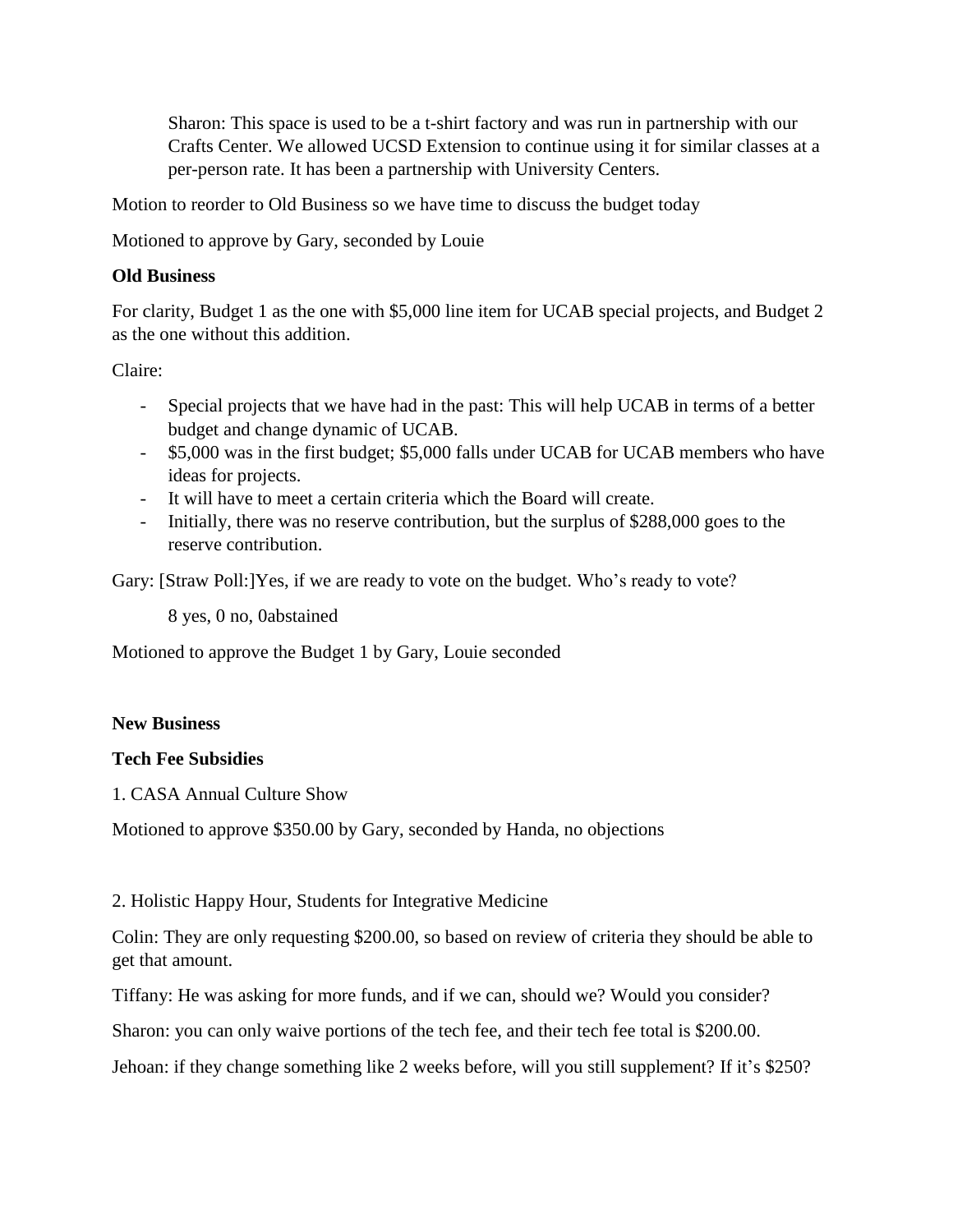Colin: No. It is too late for them to make changes to the TAP, they should not change after 14 days.

Motioned to approve \$200.00 by Handa, seconded by Bryan

3. LGBQIA's 20<sup>th</sup> Anniversary show

Motioned to approve \$350.00 by Gary, seconded by Jason

## **Space at Student Center Discussion**

Claire: We will allocate 20 minutes to the discussion about the original Student Center. If you have any questions about last week's presentations, now is the best time to ask those questions.

Louie: for clarification, it is the Black Resource Center, using that space for additional study, meeting and working space; -and CCAAS is using that space as a resource center, and Triton TV for additional work space?

Yes, it is correct.

Colin: What organizations have not yet presented?

Claire: I have reached out to some organizations but only BRC(Black Resource Center), TTV, and CCAAS (Coalition for Critical Asian American Studies) responded. I asked them to prepare a presentation before the deadline.

Colin: Also, I recommend trying to approve space use before week 8 because 4 members are not going to be here anymore, and it will be 4 new members instead.

Claire: We only have one presentation from ACMS next week, and that will be 20 minutes, giving us an hour and 10 minutes to hold our discussion on this.

Bryan: The 3 proposals that were brought up should be considered today?

Gary: Even if other groups come in, it would not hurt us to decide between these three ones and compare that one to the any other presentation…

Do we feel like it should only be the three that are presented to the Board that we should be considering?

[Straw Poll:] to limit discussion to the three orgs that presented?

Yes: 6

Give another week: 3

Abstained: 3

Claire: It seems like the Board wants to discuss those three.